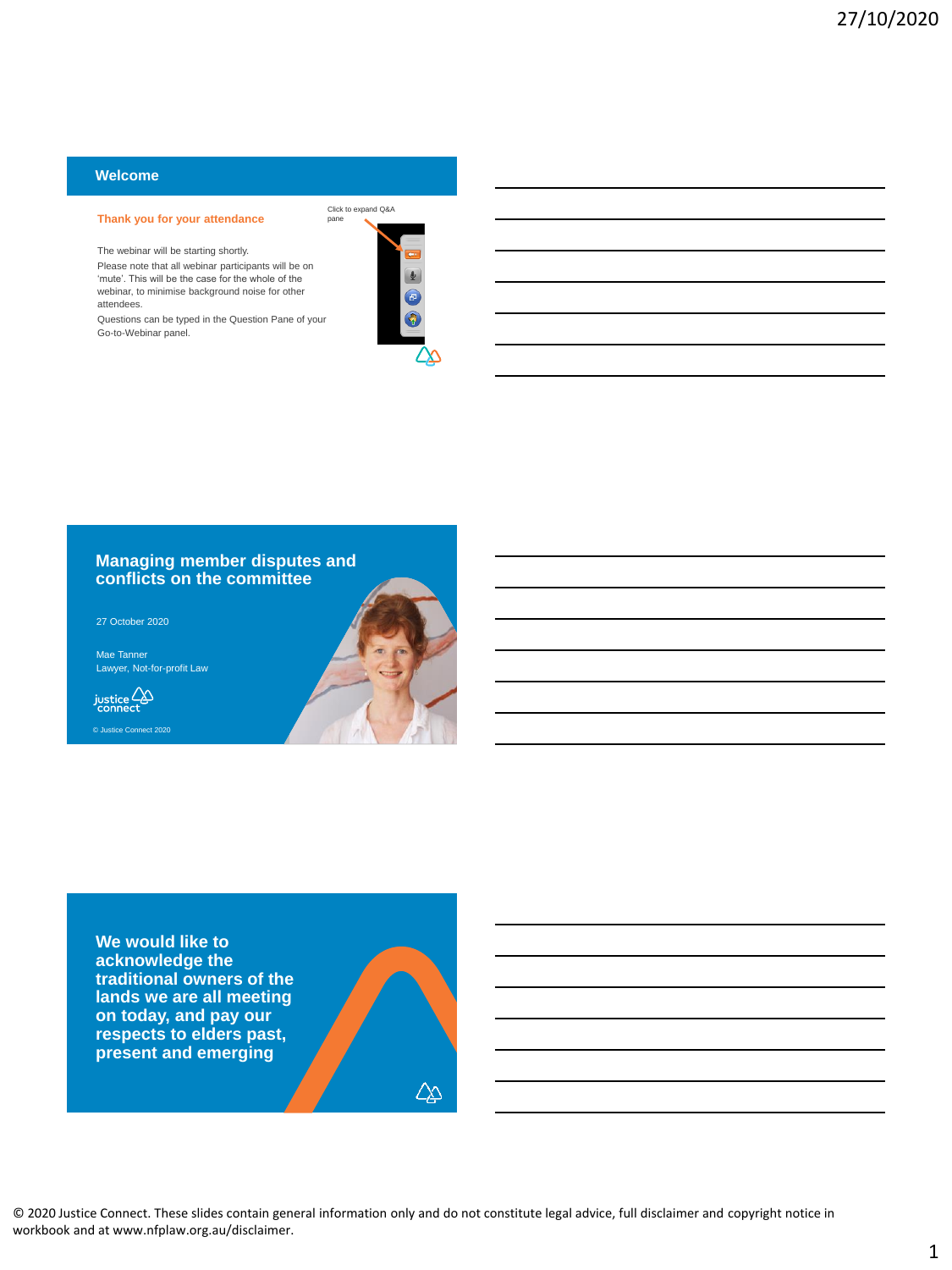

|                                                                                                                                                                                                                               |  | <u> 1989 - Jan Salaman Salaman (j. 1989)</u>                   |
|-------------------------------------------------------------------------------------------------------------------------------------------------------------------------------------------------------------------------------|--|----------------------------------------------------------------|
|                                                                                                                                                                                                                               |  |                                                                |
|                                                                                                                                                                                                                               |  | <u> 1989 - Andrea Barbara, Amerikaansk politiker (d. 1989)</u> |
| the control of the control of the control of the control of the control of the control of the control of the control of the control of the control of the control of the control of the control of the control of the control |  |                                                                |
|                                                                                                                                                                                                                               |  | <u> 1989 - Johann Stoff, amerikansk politiker (d. 1989)</u>    |
|                                                                                                                                                                                                                               |  |                                                                |

## **Introduction**

#### **What we'll cover**

- Conflicts within community groups
- Disputes and grievances involving members
- Disputes involving committee members
- Who can help us resolve our internal dispute or conflict?
- Tips on avoiding and minimising disputes

Legal information only and not legal advice



Eligible for Volunteering Victoria CPD points

## **Introduction**

#### **What we will** *not* **cover**

- Grievances involving employees NFP Law: [www.nfplaw.org.au/employees](http://www.nfplaw.org.au/employees)<br>Fair Work Ombudsman: [www.fairwork.gov.au](http://www.fairwork.gov.au/)
- Grievances involving volunteers (other than as members) NFP Law: [www.nfplaw.org.au/volunteers](http://www.nfplaw.org.au/volunteers)
- Situations that may endanger the health and safety of people in the workplace NFP Law: [www.nfplaw.org.au/OHS](http://www.nfplaw.org.au/OHS)
- Conflicts with other groups or third parties NFP Law: [www.nfplaw.org.au/externalconflict](http://www.nfplaw.org.au/externalconflict)
- Criminal activity NFP Law: [www.nfplaw.org.au/criminalconduct](http://www.nfplaw.org.au/criminalconduct)

© 2020 Justice Connect. These slides contain general information only and do not constitute legal advice, full disclaimer and copyright notice in workbook and at www.nfplaw.org.au/disclaimer.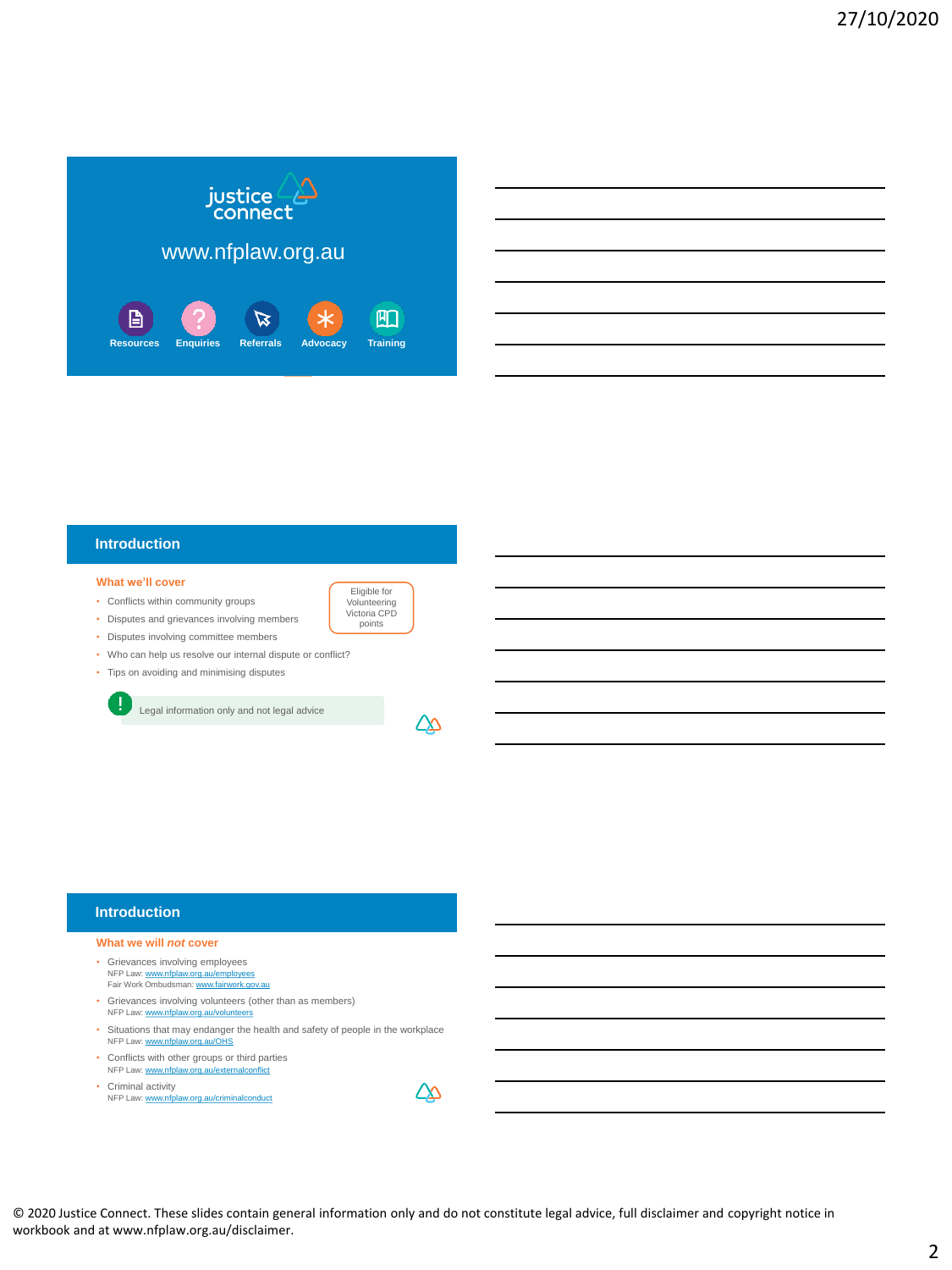## **Introduction**

#### **Which legal structure is your group?**

- Incorporated Association ('Inc  $\Rightarrow$  state regulators
- Company Limited by Guarantee ('Ltd') ASIC

[www.abr.business.gov.au:](http://www.abr.business.gov.au/)

|                                                                                                                                  |                                                 | ABN Lookup                                                                                                                                                         |                                                                           | Þ<br>Tupe an ABM, NO4 or name. |
|----------------------------------------------------------------------------------------------------------------------------------|-------------------------------------------------|--------------------------------------------------------------------------------------------------------------------------------------------------------------------|---------------------------------------------------------------------------|--------------------------------|
|                                                                                                                                  |                                                 | Minister Corp. Contribution from the fill of                                                                                                                       |                                                                           |                                |
|                                                                                                                                  |                                                 |                                                                                                                                                                    | Current details for ABN 54 206 709 276                                    |                                |
|                                                                                                                                  |                                                 | <b>Rental Asia</b>                                                                                                                                                 |                                                                           | fered A.mee Morris             |
|                                                                                                                                  |                                                 | <b>CONTRACTOR</b>                                                                                                                                                  |                                                                           | $\sim$                         |
|                                                                                                                                  |                                                 | <b>Sold color</b>                                                                                                                                                  | <b>CONTRACTOR</b>                                                         |                                |
|                                                                                                                                  |                                                 | <b>House</b>                                                                                                                                                       | Alaska kao 20                                                             |                                |
|                                                                                                                                  |                                                 | tenant.<br><b><i>Detail &amp; Brown De 1974</i></b>                                                                                                                | AGMA SIX DOM:<br><b>Report Follows</b>                                    |                                |
|                                                                                                                                  |                                                 | <b>Not better that the</b>                                                                                                                                         | $\sim$                                                                    |                                |
|                                                                                                                                  |                                                 | <b>In colored the third and boots with historical artist</b>                                                                                                       |                                                                           |                                |
|                                                                                                                                  |                                                 |                                                                                                                                                                    |                                                                           |                                |
| <b>National Man</b>                                                                                                              |                                                 | <b>CENTRAL</b><br>sports the auto call of                                                                                                                          |                                                                           | $\sim$<br><b>A factory</b>     |
| ABN Lookup                                                                                                                       |                                                 |                                                                                                                                                                    |                                                                           |                                |
|                                                                                                                                  |                                                 | 11 Martin Art Mark                                                                                                                                                 |                                                                           | <b>Street</b>                  |
| ADI pulsar in the public concretion                                                                                              | Sparsh by ARN Automotive                        |                                                                                                                                                                    |                                                                           | $\sim$                         |
| Automa-Business Propriet (400) 31<br>provide screening public available                                                          | LATOR CATANT                                    | <b>STARTING</b><br><b>STATISTICS</b>                                                                                                                               |                                                                           | a more<br>Emiles               |
| Information capacity furniture after                                                                                             |                                                 | <b>With Family</b>                                                                                                                                                 |                                                                           | August 1979                    |
| they have the at Automas Automatic<br><b>SALES ARE</b>                                                                           | TA discussion in                                | <b>STATISTICS</b>                                                                                                                                                  |                                                                           |                                |
|                                                                                                                                  |                                                 | P Today since to certified it be injusted by the factor because                                                                                                    |                                                                           |                                |
|                                                                                                                                  |                                                 | <b>Productional day benefit the fundamental and and a</b>                                                                                                          |                                                                           |                                |
|                                                                                                                                  |                                                 | fully heavy a minimized major detector and committees to the series suppor-<br>and after electronic of you che agains the most than you in contact that the excess | Total and an interface Teacher Third and an expense is by to be completed |                                |
|                                                                                                                                  |                                                 | The actual member and all about the attracted for instance in the horn ages<br>and call distance works enforced between                                            |                                                                           |                                |
|                                                                                                                                  | by the effective winds when                     |                                                                                                                                                                    |                                                                           |                                |
|                                                                                                                                  | <b>E GAN AVERENN</b>                            |                                                                                                                                                                    |                                                                           |                                |
|                                                                                                                                  |                                                 | The parties are 100 model as that a restore than above at the affects if was there were the                                                                        |                                                                           |                                |
| Peripos Engl structure to the series of your<br>War who didge from bullet light the control Auto Abb Ang. for MF top is another? |                                                 |                                                                                                                                                                    |                                                                           |                                |
|                                                                                                                                  | To produce your differences on the statement of | showed forces to a trip in one change                                                                                                                              |                                                                           |                                |
|                                                                                                                                  | <b><i>Billian Street</i></b>                    |                                                                                                                                                                    |                                                                           |                                |
|                                                                                                                                  | <b>STATISTICS</b><br><b>STATISTICS</b>          | the "We applied think hand as with this and to company                                                                                                             |                                                                           |                                |
|                                                                                                                                  |                                                 |                                                                                                                                                                    |                                                                           |                                |

| <b>Conflicts within</b><br>community groups |  |
|---------------------------------------------|--|
|                                             |  |

## **Conflicts** *within* **community groups**

**A refresher: who's who in a NFP community group**



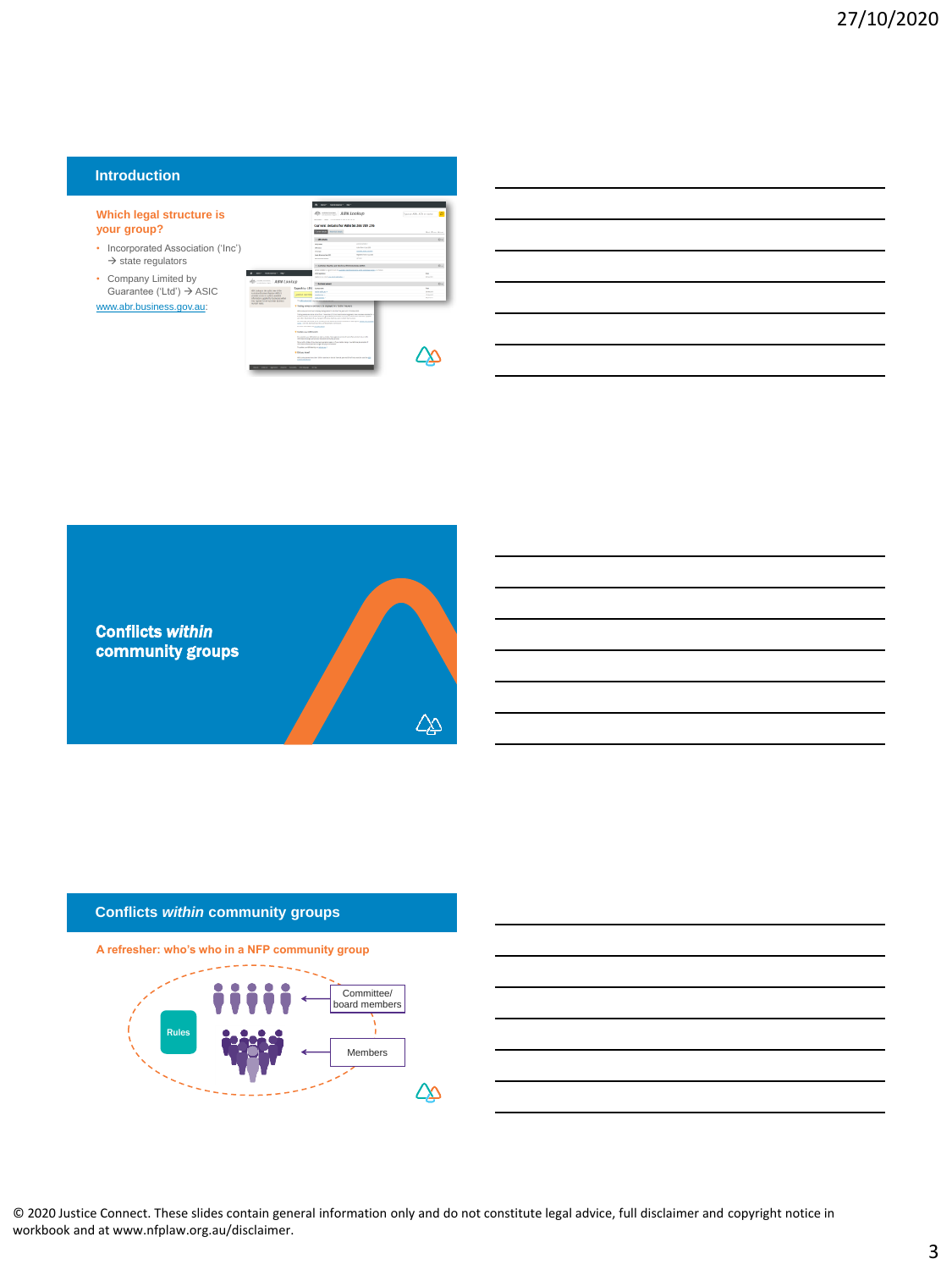## **Conflicts** *within* **community groups**

| <b>National Interest</b>                                                                                                                                                                                                                                                                                                                     | Program Home Past Programs                                                          |
|----------------------------------------------------------------------------------------------------------------------------------------------------------------------------------------------------------------------------------------------------------------------------------------------------------------------------------------------|-------------------------------------------------------------------------------------|
| Wilderness Society at risk of imploding                                                                                                                                                                                                                                                                                                      | <b>KTHS</b><br>Printing 10                                                          |
| Friday 19 February 2010 BASPM Criew full episode)                                                                                                                                                                                                                                                                                            | The ris                                                                             |
| One of Australia's most powerful environmental groups is in danger of tearing itself apart.                                                                                                                                                                                                                                                  | sine.<br><b>Compa</b>                                                               |
| Internal divisions within the Wilderness Society have ended up in court, amidst<br>allegations of managment bullying and claims that the annual general meeting was<br>deliberately held in secret to prevent problems from being aired.                                                                                                     | <b>LIGHT</b><br><b>Parket</b><br>119161<br>sin is.<br>mission                       |
| Protagonists on different sides of the dispute have declined to speak publicly to the<br>National Interest, in the hope that matters can be resolved through mediation, rather than<br>going back to court next Friday.                                                                                                                      | rekd<br><b>Build Plug</b><br>Earnest<br>TOE PU.                                     |
| If you're interested in the nitty gritty, then you'll find some links to newspaper coverage of<br>the issue and the views of different activists on the National Interest website, but at the<br>core of the upheaval are fundamental questions about the way big non-government<br>organisations are incorporated and manage their affairs. | <b>BELATE</b><br><b>Kitchen</b><br><b>North</b><br>Canal.<br>w<br><b>CAN</b><br>Yes |
| W Taxat<br>'n<br>$\triangle$ <sub>0</sub>                                                                                                                                                                                                                                                                                                    | <b>CAN</b><br><b>Sales</b><br>* End                                                 |

## ∠∆

## **Conflicts** *within* **community groups**

*"Given the extent of an emotional, rather than financial investment, it is not surprising that internal disputes in [NFPs] have a reputation for producing very personal and spiteful conflicts."*

Myles McGregor-Lowndes, *The Visitor – Facilitation of Internal Dispute Resolution in Nonprofit Organisations*, Working Paper No. PONC82, p. 3

∠∆

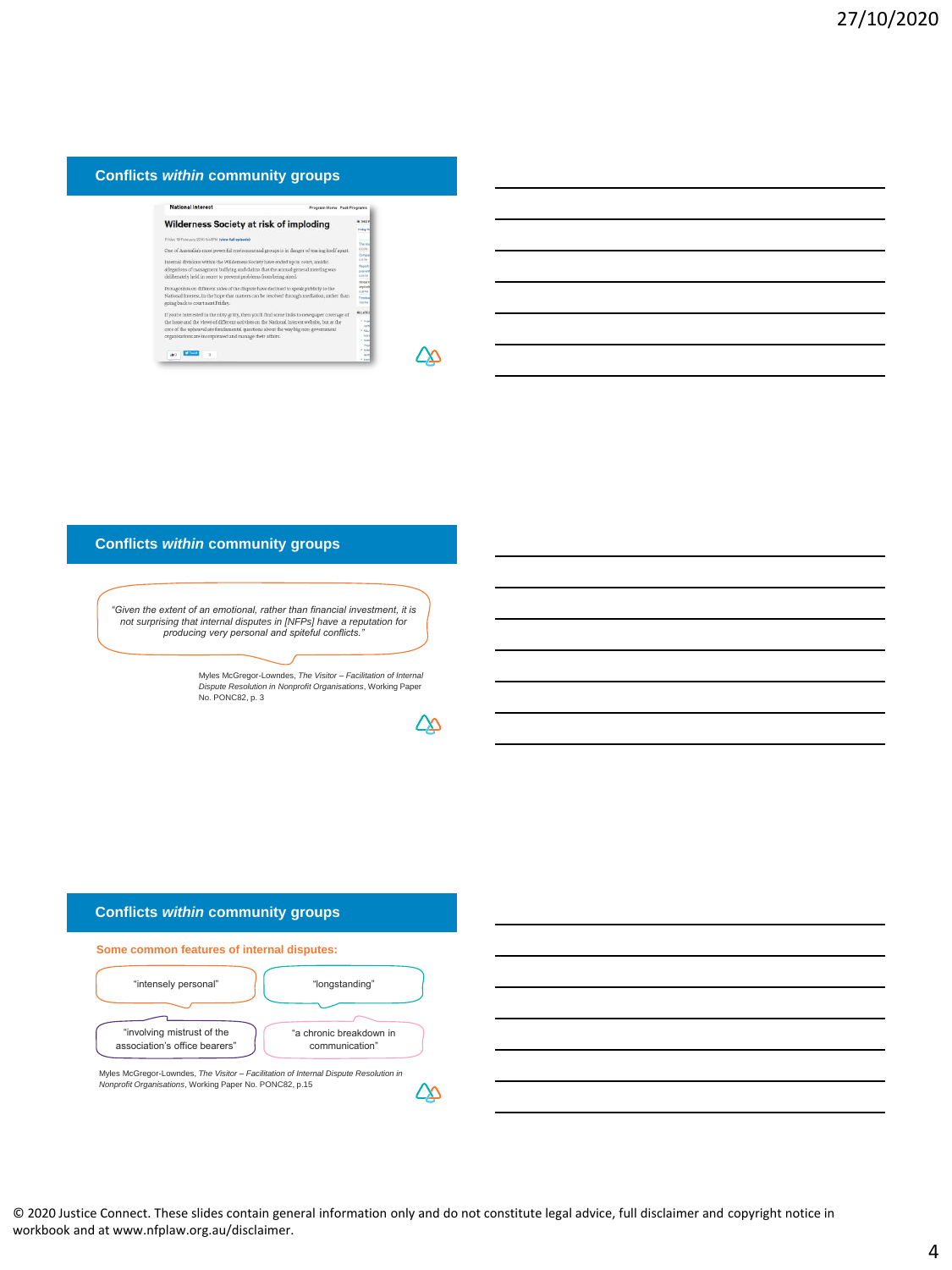

## **Disputes and grievances involving members**



## **Disputes and grievances involving members**



**Grievance/dispute resolution procedure** Used when there is conflict or dispute between:

- Member/s and the group
- Members/s and committee
- Members of the committee

Used when a member has breached rules or engaged in other improper behaviour

Ι

© 2020 Justice Connect. These slides contain general information only and do not constitute legal advice, full disclaimer and copyright notice in workbook and at www.nfplaw.org.au/disclaimer.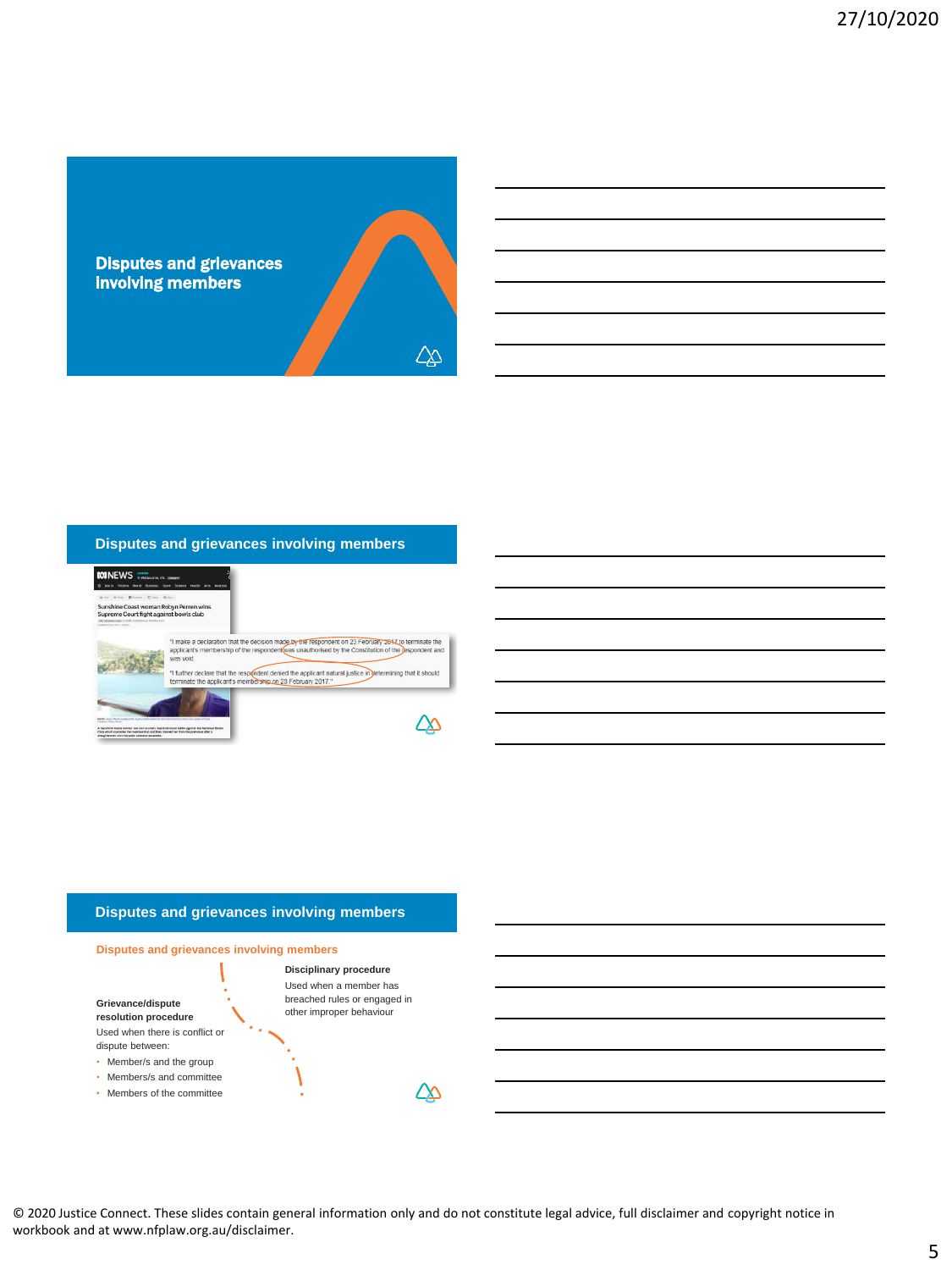## **Disputes and grievances involving members**

**Grievance/dispute resolution procedure – when is it used?**

Member/s the rest of the group

Member/s the committee

Committee member < committee member

# **Examples:**

- A member complains the AGM was not properly held
- Members are unhappy with how funds are being used A committee member disputes whether a fellow committee
- member was validly elected

**Disputes and grievances involving members**

| <b>Dispute resolution in Incorporated Associations</b> |                             |                                               |                                |  |
|--------------------------------------------------------|-----------------------------|-----------------------------------------------|--------------------------------|--|
|                                                        | <b>DR</b> rule<br>required? | <b>Legislation reference</b>                  | <b>Model rule</b><br>reference |  |
| <b>ACT</b>                                             | Yes                         | S 65B + Sch 1, Associations Incorporation Act | ٠                              |  |
| NSW Yes                                                |                             | Schedule 1, Associations Incorporation Act    | Rule 10                        |  |
| <b>NT</b>                                              | Yes                         | Section 21, Associations Act                  | Rule 56                        |  |
| <b>DIC</b>                                             | <b>No</b>                   | ٠                                             | $\blacksquare$                 |  |
| <b>Tas</b>                                             | <b>No</b>                   | $\overline{a}$                                | Section 36                     |  |
| Vic.                                                   | Yes                         | S 55, Associations Incorporation Reform Act   | <b>Rules 25-29</b>             |  |
| <b>WA</b>                                              | <b>Yes</b>                  | S 22 + Sch 1, Associations Incorporation Act  | <b>Rules 22-25</b>             |  |

## **Disputes and grievances involving members**

**Dispute resolution in Companies Limited by Guarantee**

- Non-charities: no legal requirement under the *Corporations Act 2001* • Charitable CLGs:
	- o **Governance Standard 2**: requires charities to allow members opportunities to raise concerns about how the charity is run
		- **ACNC Model Constitution for charitable CLG, rule 16** • Individuals must try and resolve disputes within 14 days • If not resolved within 14 days, then within then next 10 days: • inform directors in writing
			-
			- agree on/request appointment of mediator attempt in good faith to settle by mediation

∠∆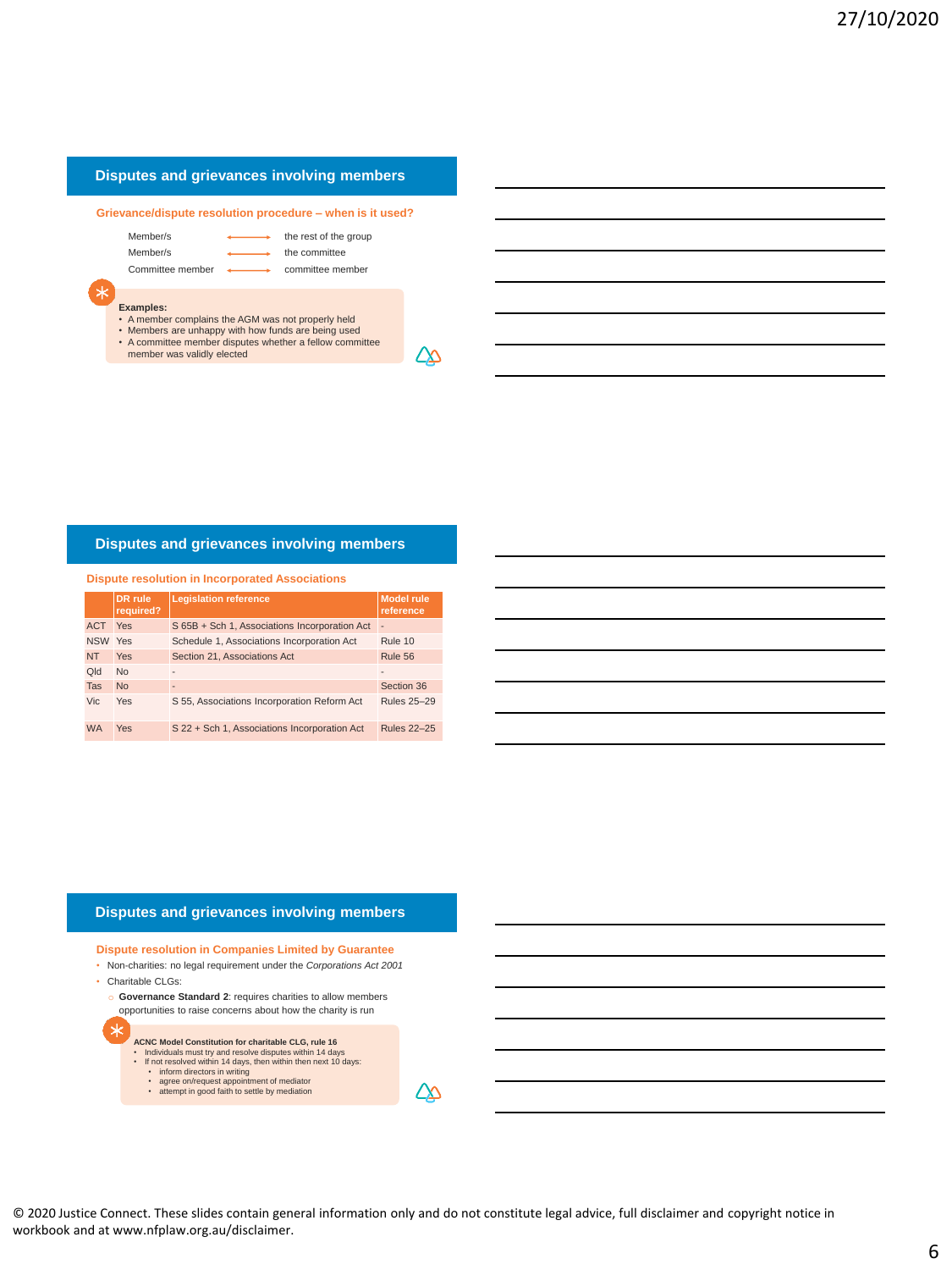## **Disputes and grievances involving members**

#### **Natural justice in dispute resolution**

- Natural justice required by law for incorporated associations in most states/territories
- Natural justice requires processes used by a decision maker to be **fair** and **proper**:
- o Notification of complaint
- o Opportunity to be heard
- o Unbiased decision maker
- o Completion of process as soon as practicable



∠∆

## **Disputes and grievances involving members**

#### **Disciplinary procedure – when it is used?**

When a member behaves inappropriately. For example (depending on rules):

- breach of the organisation's rules
- harassing other members
- disruptive at meetings
- conduct prejudicial to the organisation

**If there is criminal activity, contact the police**



## **Disputes and grievances involving members**

#### **Disciplinary procedure – powers**

An incorporated association **may** have the power to:

- Give a warning
- Suspend a member's membership
- Expel a member
- Reprimand a member
- Fine a member

**Check your rules and incorporation law**

© 2020 Justice Connect. These slides contain general information only and do not constitute legal advice, full disclaimer and copyright notice in workbook and at www.nfplaw.org.au/disclaimer.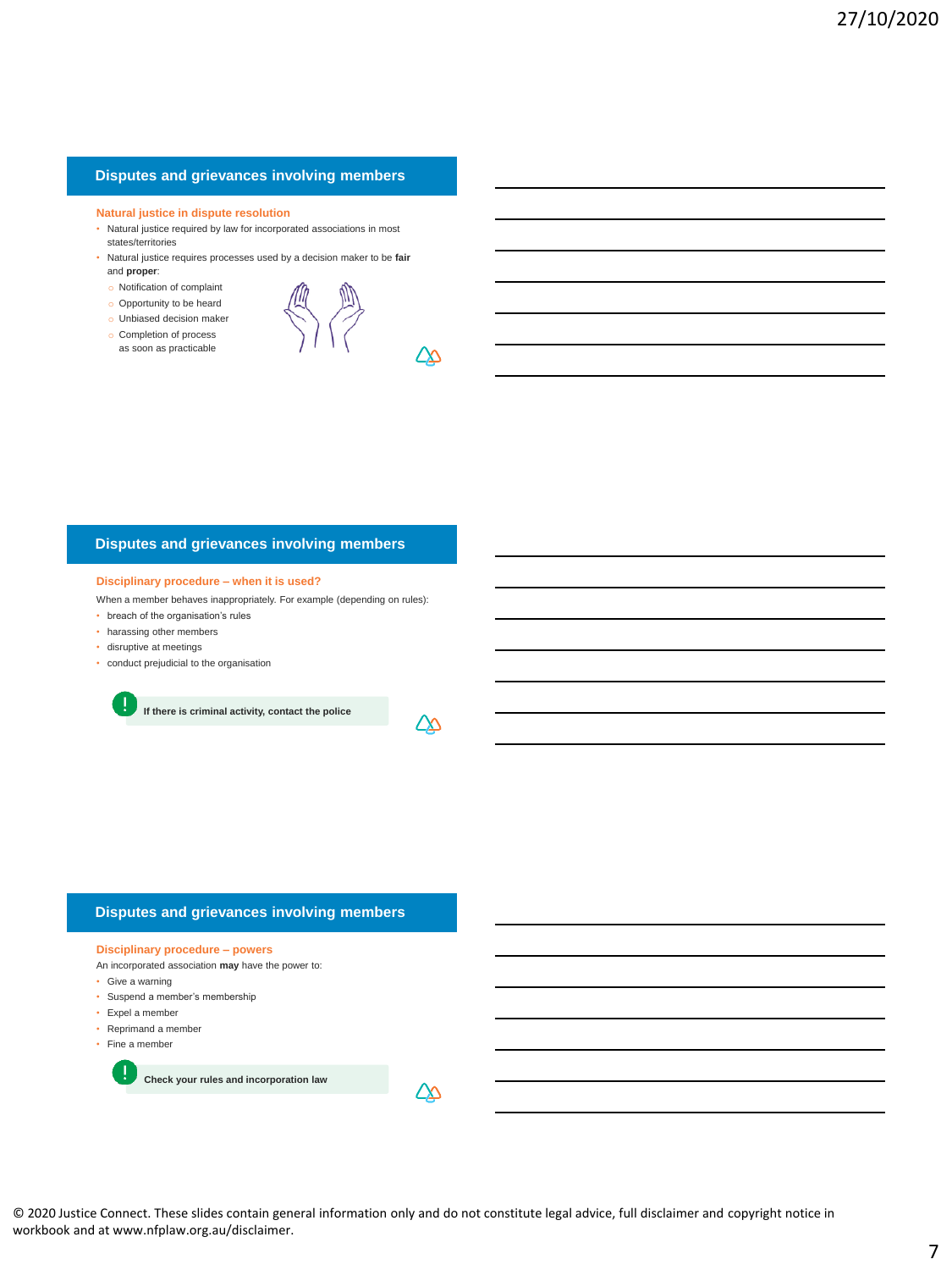

# Disputes involving committee members  $\overline{\mathbb{Q}}$

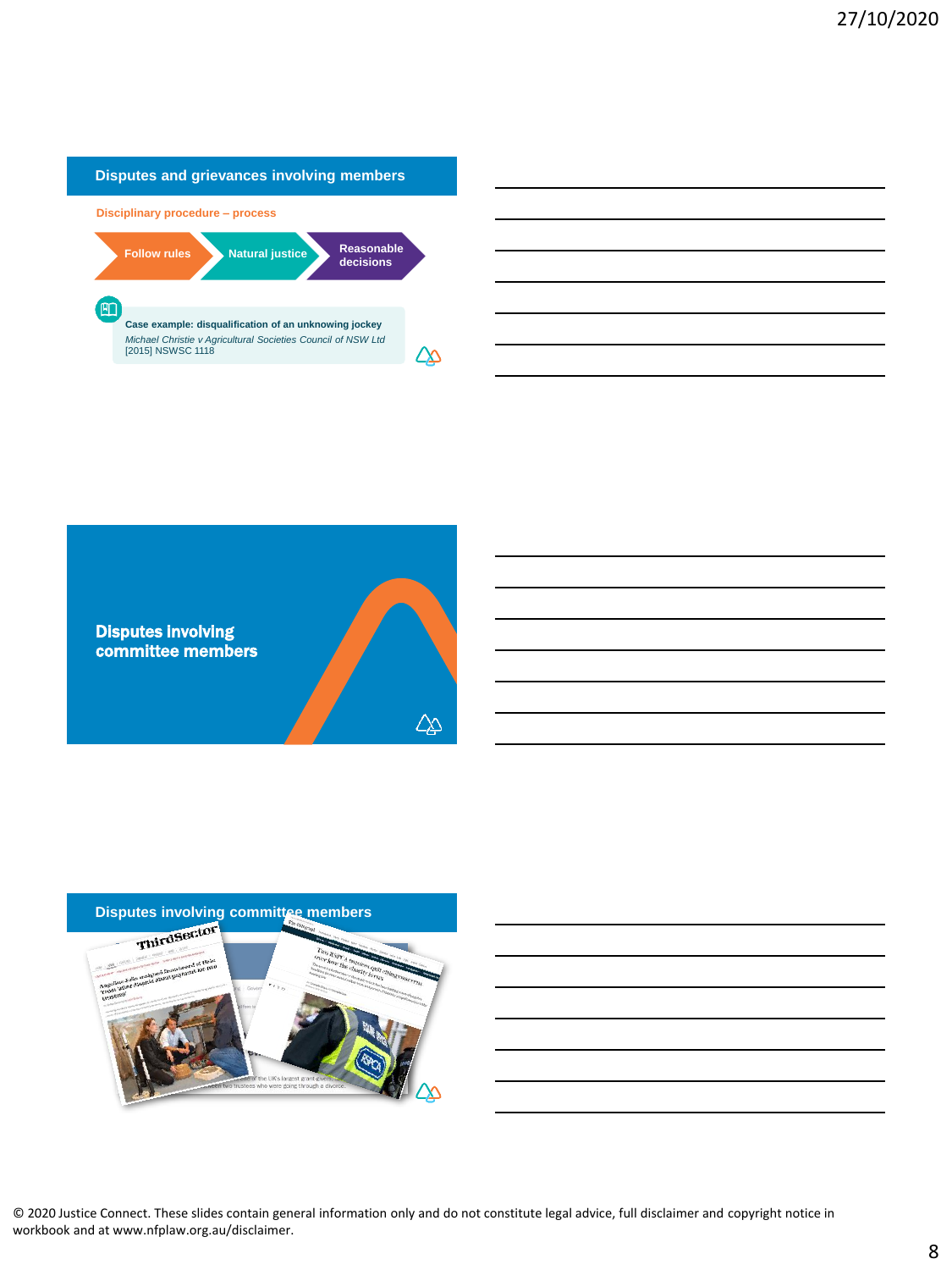## **Disputes involving committee members**

## **Avoid/manage committee disputes through:**

- $\checkmark$  Ensuring alignment of committee members with purposes
- $\checkmark$  Induction/training on legal duties
- $\checkmark$  Culture of clear and respectful communication
- $\checkmark$  Clearly allocated roles & responsibilities
- $\checkmark$  Clear processes for dealing with disputes
- Use of Committee Charter & Confidentiality Policy
- $\checkmark$  Chair/President alert to any issues



## **Disputes involving committee members**

**Steps to take to resolve a committee dispute**

- Have a conversation
- Use your grievance procedure
- Try mediation
- Wait for the committee member's term to end!
- If all else fails, consider removing the committee member…



## **Disputes involving committee members**

#### **Removing a committee member**

E

- Check your rules: generally a member-driven process
- Disciplinary procedure may be available to remove member entirely
- Follow your rules strictly the matter could end in court!

**Case example: expulsion of the Secretary** *Young v NSW Radio Yachting Association* [2013] NSWSC 383

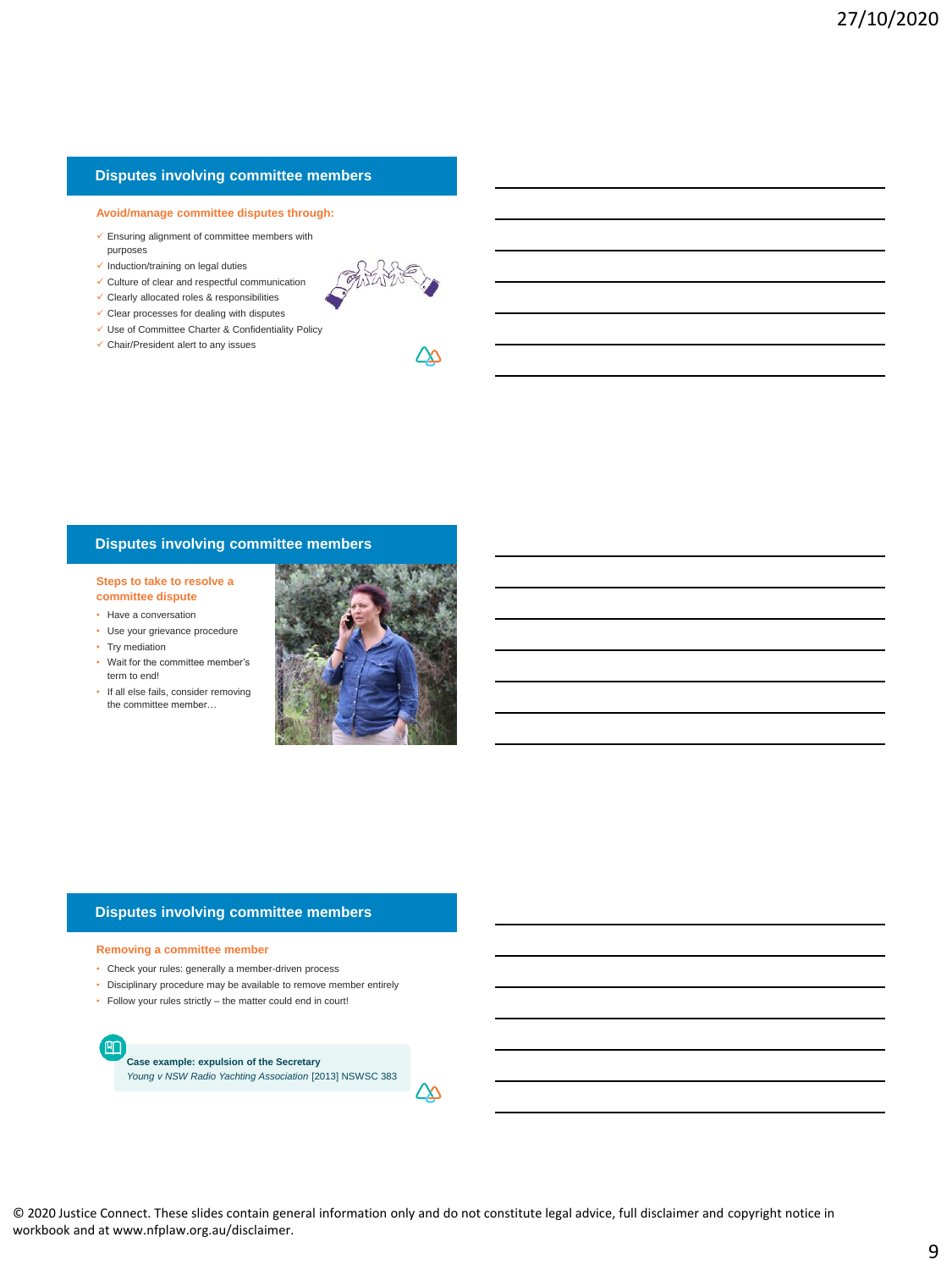

#### **Mediators**

- Mediation is a confidential process used to resolve disputes
- The mediator must be unbiased and independent
- The mediator controls the process but **not** the decision
- The people in dispute control the outcomes (if any) that are agreed on

Why mediate?

o May be required in your organisation's rules/constitution

o Cheaper and simpler than going to court

o More likely to achieve an outcome both parties ∠∆ can live with

## **Who can help us resolve our internal dispute?**

#### **How to engage in mediation**

- Check if there are requirements about how to choose a mediator
- Give the people in dispute every opportunity to be heard
- Make sure any written statement by a person in the dispute is properly considered by everyone involved
- Ensure procedural fairness (natural justice) is given to the people in dispute throughout the mediation process
- Comply with any additional requirements in your rules/constitution
- Attempt in good faith to settle the matter

© 2020 Justice Connect. These slides contain general information only and do not constitute legal advice, full disclaimer and copyright notice in workbook and at www.nfplaw.org.au/disclaimer.

ΔΔ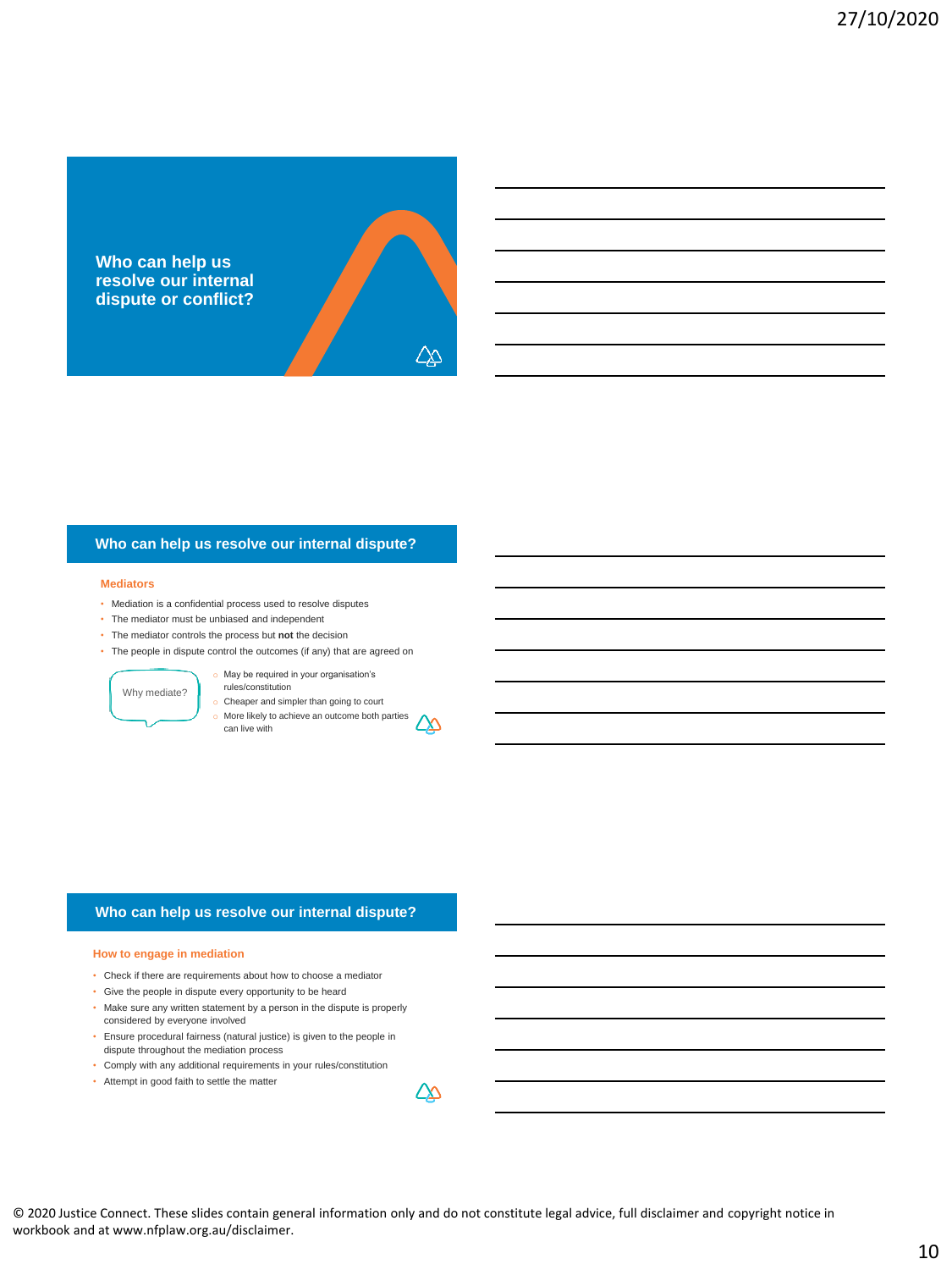**Mediation – practical tips for success**

- Q
- Allow adequate time to prepare
- Respect the other party don't interrupt
- Understand mediation requires flexibility & compromise • Emphasise and respect confidentiality
- Be patient!
- 

∠∆

## **Who can help us resolve our internal dispute?**

#### **Mediation services**

|            | <b>Mediation service</b>                                                             | <b>Website</b>                                                            |
|------------|--------------------------------------------------------------------------------------|---------------------------------------------------------------------------|
| <b>ACT</b> | <b>The Conflict Resolution</b><br>Service                                            | www.crs.org.au                                                            |
|            | NSW Community Justice Centres                                                        | www.cjc.justice.nsw.gov.au                                                |
| <b>NT</b>  | <b>Community Justice Centre</b>                                                      | www.nt.gov.au/law/processes/resolvi<br>ng-disputes-without-going-to-court |
| <b>QLD</b> | The Dispute Resolution<br>Branch (DRB) of the<br>Queensland Department of<br>Justice | www.gld.gov.au                                                            |

## **Who can help us resolve our internal dispute?**

#### **Mediation services**

|            | <b>Mediation service</b>                 | <b>Website</b>                |
|------------|------------------------------------------|-------------------------------|
| <b>SA</b>  | The Southern Community Justice<br>Centre | www.communityjusticesa.org.au |
| <b>TAS</b> | The Legal Aid Commission of<br>Tasmania  | www.legalaid.tas.gov.au       |
| <b>VIC</b> | Dispute Settlement Centre of<br>Victoria | www.disputes.vic.gov.au       |
| <b>WA</b>  | The Citizen Advice Bureau                | www.cabwa.com.au              |
|            |                                          |                               |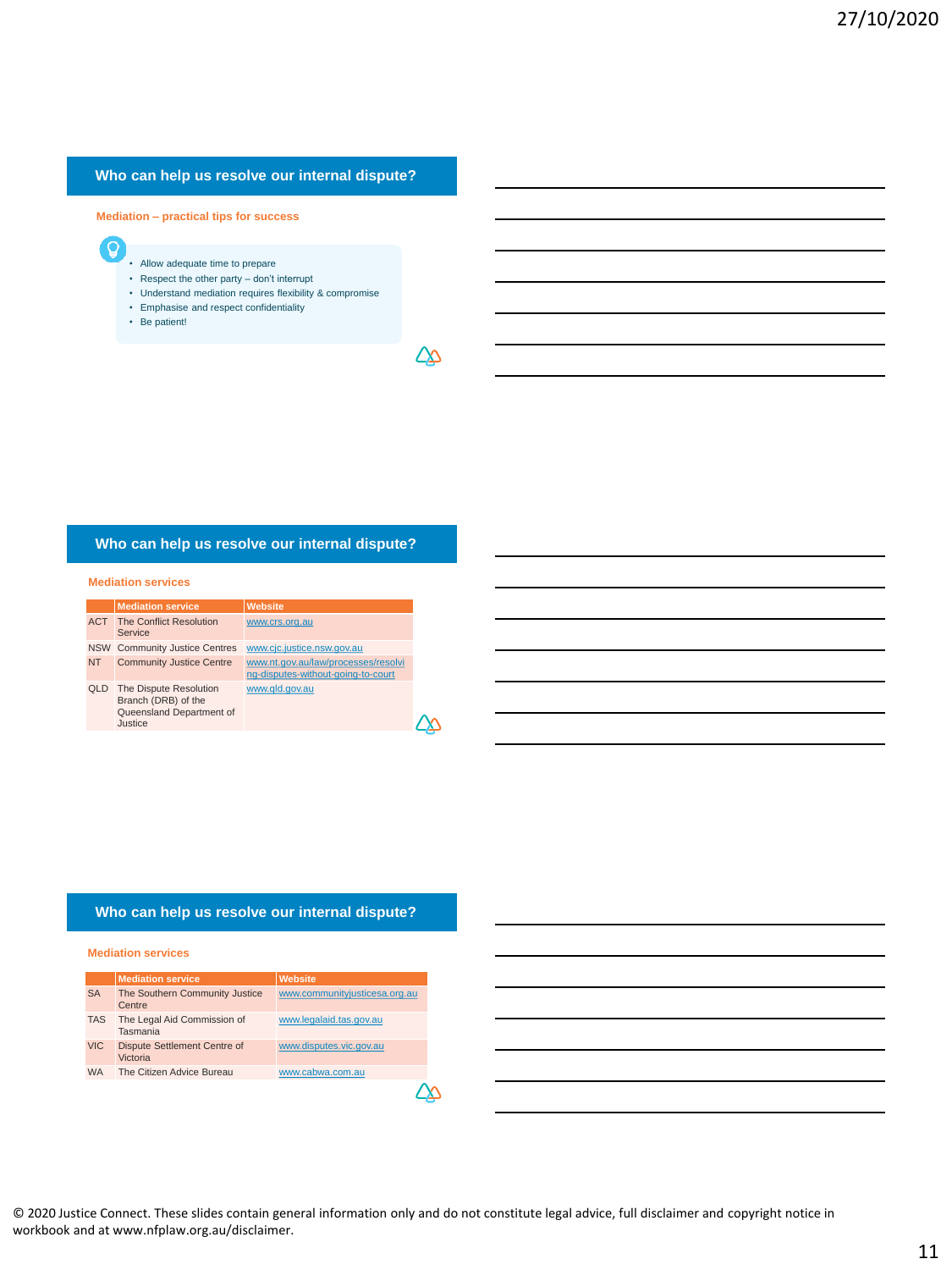#### **Arbitrators**

- Constitution may require arbitration if mediation fails
- A formal process where the decision of the arbitrator is final



∠∆

## **Who can help us resolve our internal dispute?**

#### **Regulators – incorporated associations**

- Generally will not get involved in internal disputes
- Will investigate and ensure compliance with the law, but investigation
- may not resolve the internal dispute
- More information:
- Consumer Affairs Victoria
- NSW Fair Trading
- Consumer & Business Services (SA) Department of Commerce (WA)
- Consumer Affairs and Fair Trading (TAS)

Access Canberra (ACT)

- QLD Office of Fair Trading
- 

<u>ZX</u>

## **Who can help us resolve our internal dispute?**

#### **Regulators – companies limited by guarantee**

Australian Securities and Investments Commission (ASIC)

• Generally ASIC does not get involved in disputes involving members of CLGs, unless the dispute is likely to **impact broader public, creditors** or **involve a serious breach of director duties**.



© 2020 Justice Connect. These slides contain general information only and do not constitute legal advice, full disclaimer and copyright notice in workbook and at www.nfplaw.org.au/disclaimer.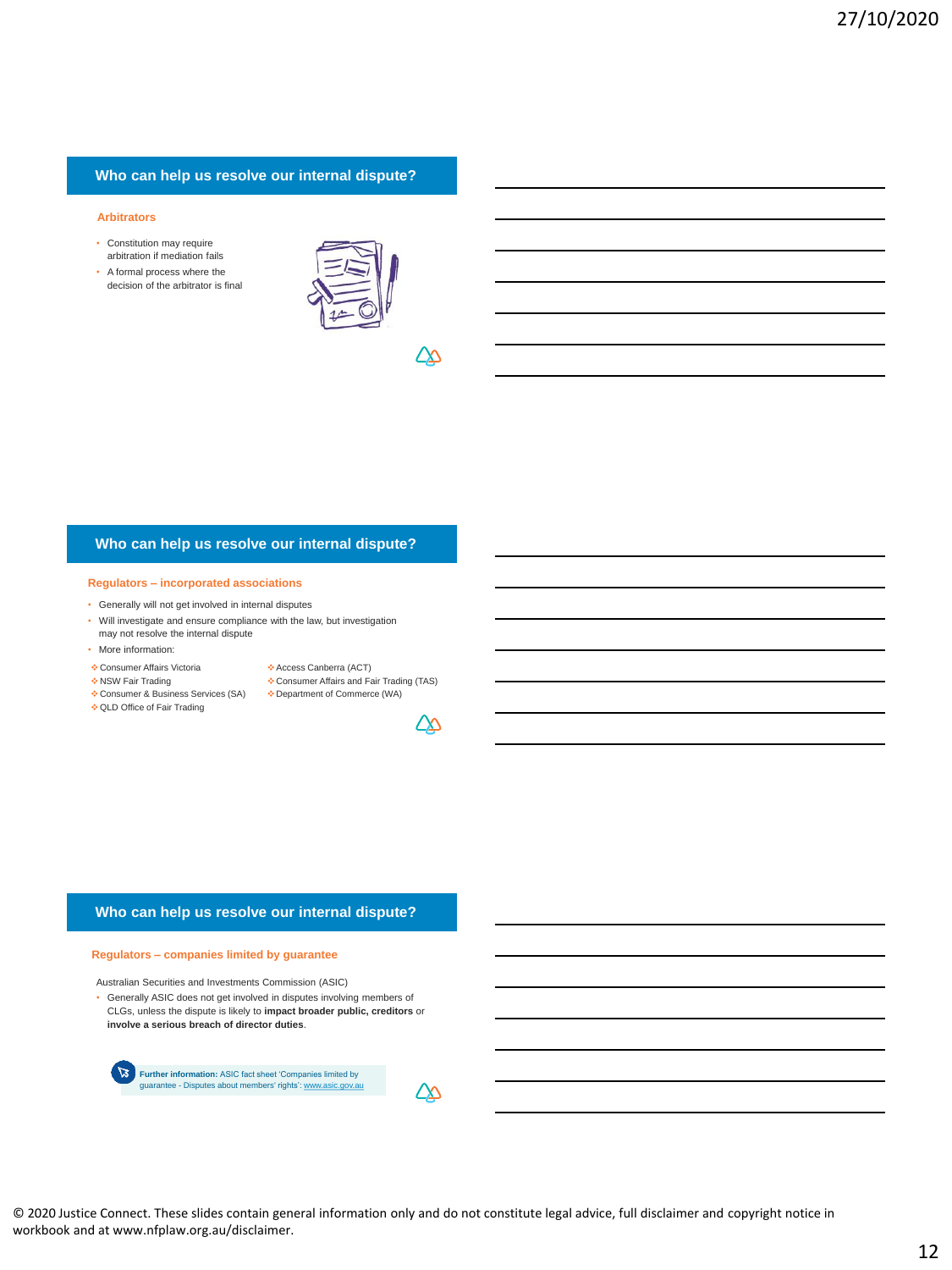#### **Regulators – charities**

Australian Charities and Not-for-profits Commission (ACNC)

- Does not deal with or mediate internal disputes in charities, unless there is a **serious risk to public trust and confidence**
- May get involved if dispute develops into **breaches of the regulatory obligations**

 $\mathbb{Z}$ **Further information:** ACNC page on Internal Disputes, at ww.acnc.gov.au

## **Who can help us resolve our internal dispute?**





 $\Delta\!\!\!\!\Delta$ 

∠∆

## **Who can help us resolve our internal dispute?**

#### **Courts**

- Review by administrative tribunal in some jurisdictions
- Going to court is a last resort
- It can be stressful, time consuming and expensive
- Court reluctant to interfere
- May refer parties to mediation
- Seek legal advice first

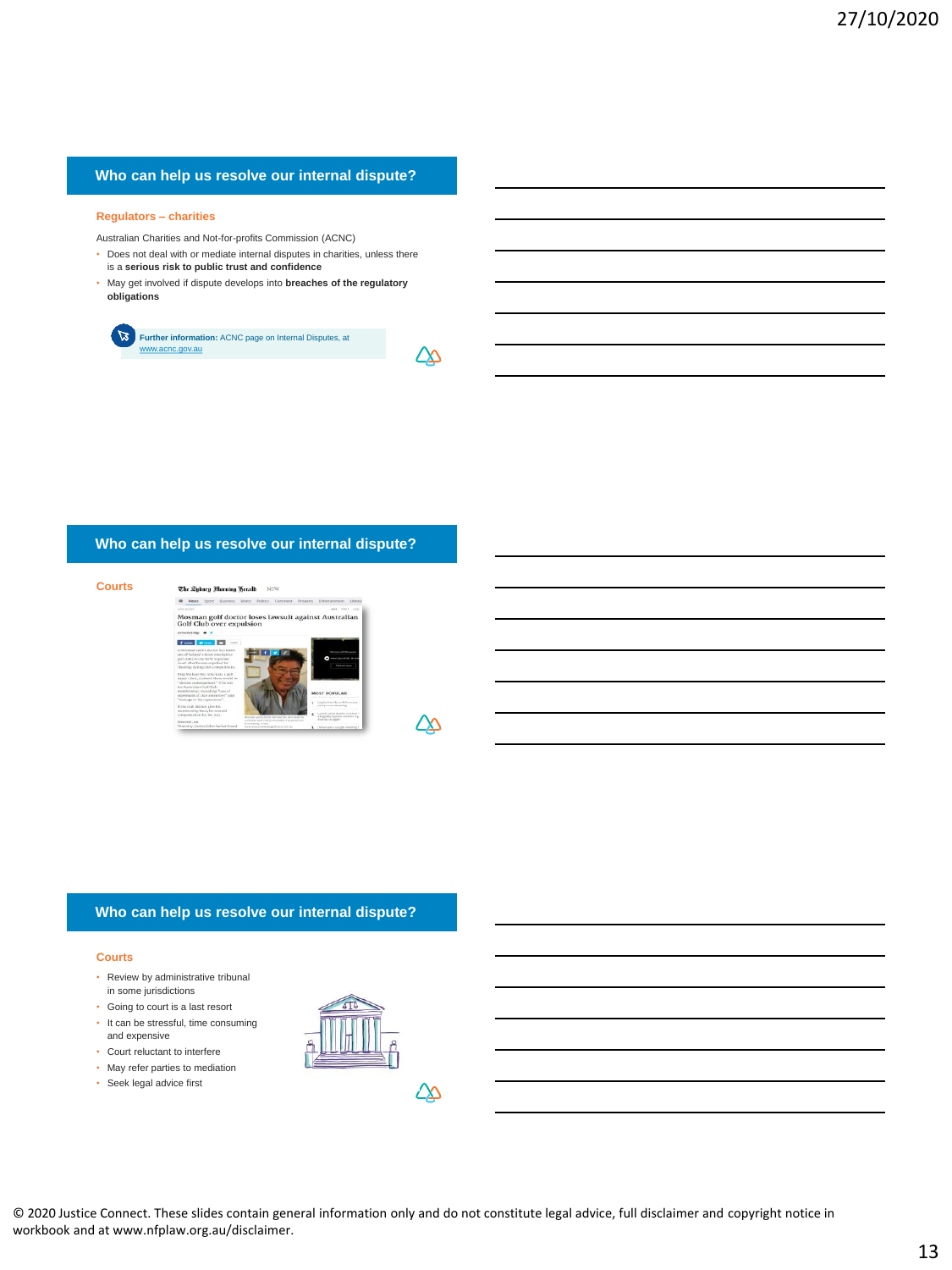

## **Tips on avoiding and minimising disputes**

**Induct & train committee/board members about governance obligations** 

• Ensure they understand their roles and responsibilities

G

- Have sound policies and procedures and follow them
- Consider appointing a disputes officer trained in dispute management

## **Tips on avoiding and minimising disputes**

#### **Communicate clearly and create a positive culture**

- Ensure communication is open and respectful
- Ensure members can give feedback before conflicts are escalated
- Remain open, ask questions and listen
- Don't ignore an issue

Q

© 2020 Justice Connect. These slides contain general information only and do not constitute legal advice, full disclaimer and copyright notice in workbook and at www.nfplaw.org.au/disclaimer.

<u> ДД</u>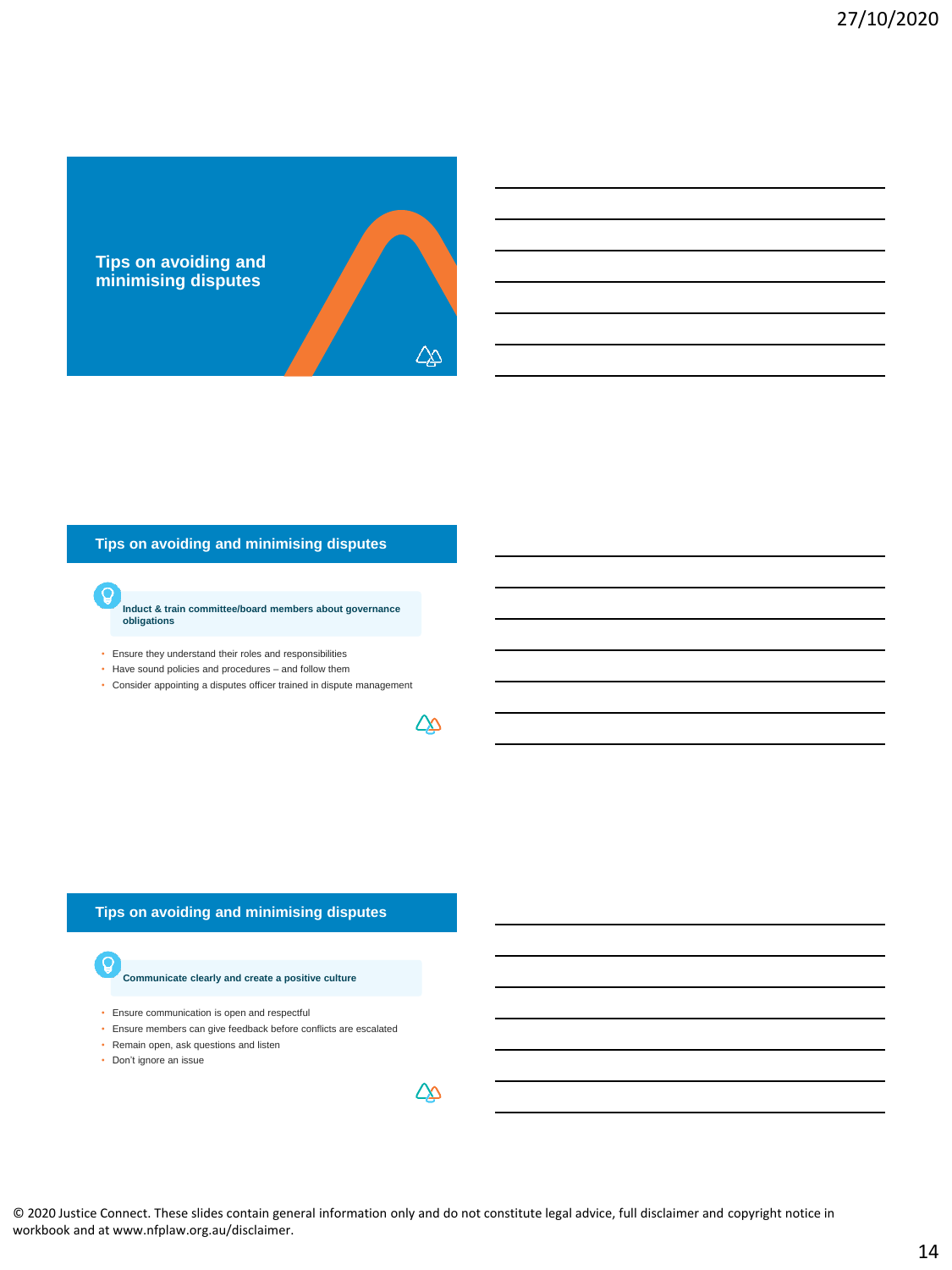## **Tips on avoiding and minimising disputes**

**Follow your rules/constitution**

- Pay very close attention to rules in the event of a dispute
- Ensure that you have an up-to-date copy of the rules
- Also make sure your rules are consistent with legal requirements

∠∆

∠∆

## **Tips on avoiding and minimising disputes**

**Implement decisions**

• If an outcome is agreed (informally or through mediation) make sure it is implemented

• Monitor the situation – dispute resolution is ongoing

**Tips on avoiding and minimising disputes**

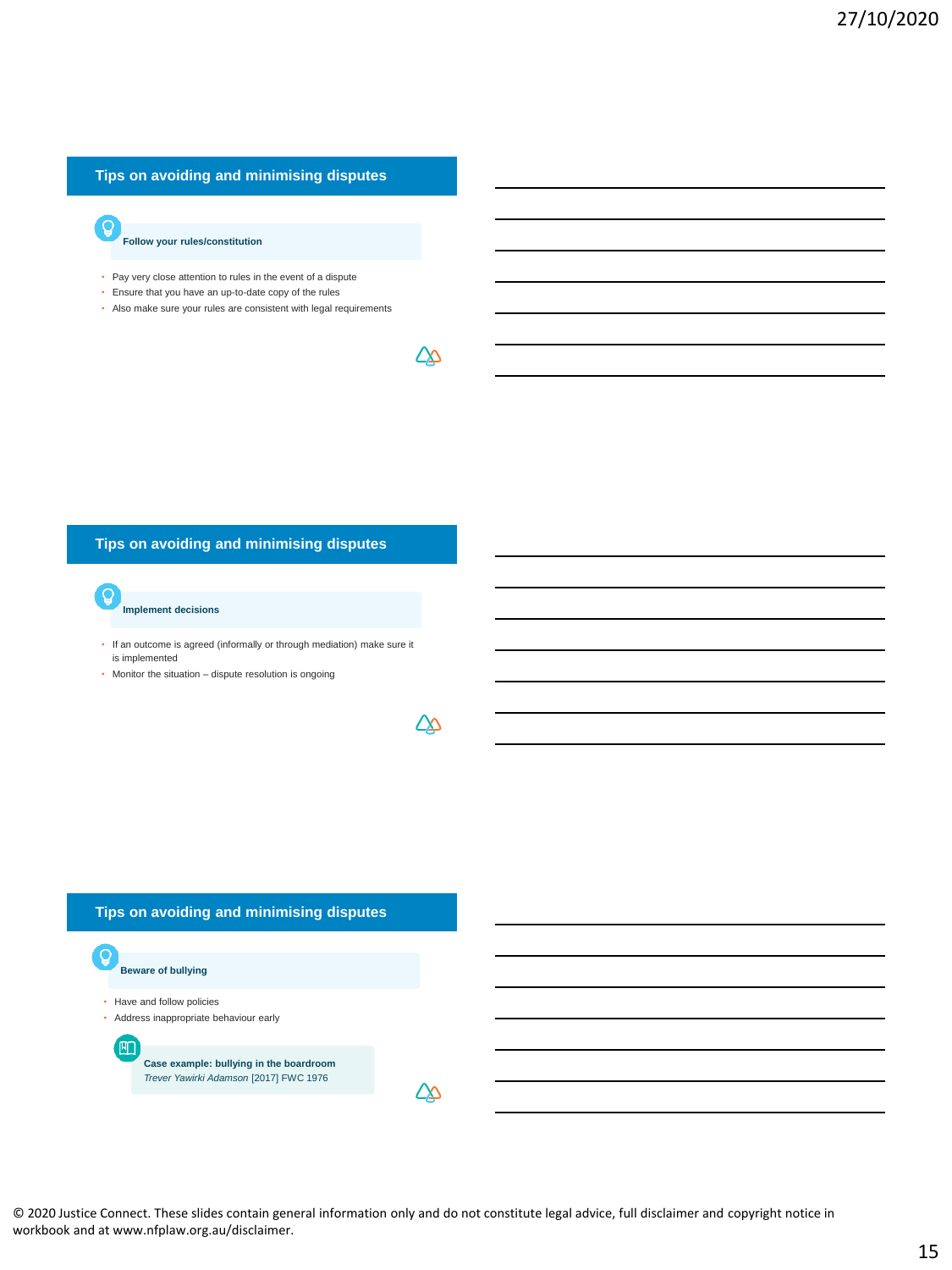

| <b>Resources and Q&amp;A</b> |  |
|------------------------------|--|
|                              |  |



#### $\mathbb Z$ **Nor-profit Law** w.org/disputes • Dealing with disputes and grievances

- with members (fact sheets for each state and territory)
- Using mediation to resolve conflicts and disputes
- Extra resources for Vic/NSW IAs

</del>

## **Resources and Q&A**